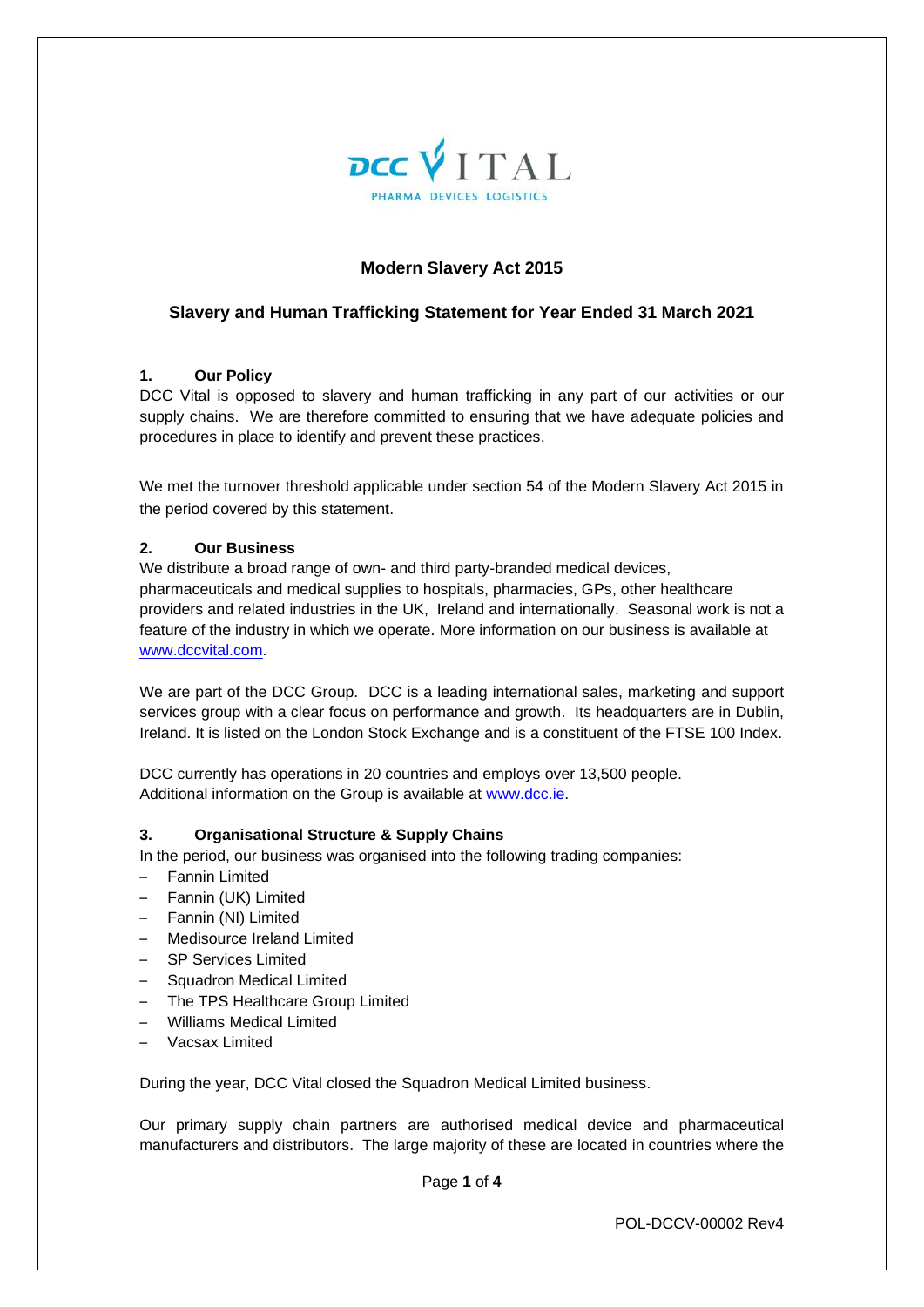risk of modern slavery and human trafficking is low. Where we deal with suppliers in countries where this risk is higher, we have put more robust controls and due diligence in place.

The following table contains a summary of the activities that we consider present the highest risk of slavery and human trafficking in the industries in which we operate, with, in each case, a summary of the steps we have in place to avoid these affecting our activities or our supply chains.

| <b>Industry Risk</b>                                                                                                                                                                   | <b>Steps Taken include</b>                                                                                                                                                                                                            |
|----------------------------------------------------------------------------------------------------------------------------------------------------------------------------------------|---------------------------------------------------------------------------------------------------------------------------------------------------------------------------------------------------------------------------------------|
| Representing manufacturers or<br>engaging contract manufacturing<br>based in high risk countries                                                                                       | Quality and ethical due diligence checks/reports<br>Risk based approach to desktop and site auditing<br>$\qquad \qquad$<br>including third party auditors or compliance<br>schemes                                                    |
| Appointing distributors outside the EU                                                                                                                                                 | Robust agreements including quality and supply<br>chain integrity clauses where applicable<br>Signed statements of compliance and/or<br>acceptance to our Code of Practice<br>Open regular two-way communications on                  |
| Appointing shipping third parties that<br>assist in cross border processes<br>including customs brokers, freight<br>forwarders and transport companies<br>involved in clearing customs | compliance expectations and performance<br>Provision of training to our partners where required<br>Agreeing mitigating controls and corrective actions<br>where require<br>Terminating the relationship if mitigation not<br>possible |

# **4. Our Policies on Slavery and Human Trafficking**

The DCC *Code of Conduct* sets out our Group's commitment to acting ethically and with integrity towards our employees and in all our business relationships. Specifically, section 2 of the Code sets out our commitment to fair employment practices and section 14 of the Code sets out our commitment to preventing, as far as practicable, slavery and human trafficking in our supply chains.

In addition, the DCC Group *Supply Chain Integrity Policy* sets out the approach taken by every business in the DCC Group to ensuring that all the products we sell meet applicable legal and ethical standards, including human rights and minimum labour standards.

In addition, the DCC *Human Rights Policy* sets out DCC's specific commitment to operate to internationally recognised standards of human rights, including in relation to forced labour, child labour and unsafe working conditions.

These documents are available at [http://www.dcc.ie/responsibility/our-policies.](http://www.dcc.ie/responsibility/our-policies)

Our policy on slavery and human trafficking is set out in section 1 of this statement.

At DCC Vital, we have established our *Supply Chain Integrity and Anti-Bribery and Corruption Risk Assessment Procedure* and *Code of Practice* to reflect the requirements of these Group

Page **2** of **4**

POL-DCCV-00002 Rev4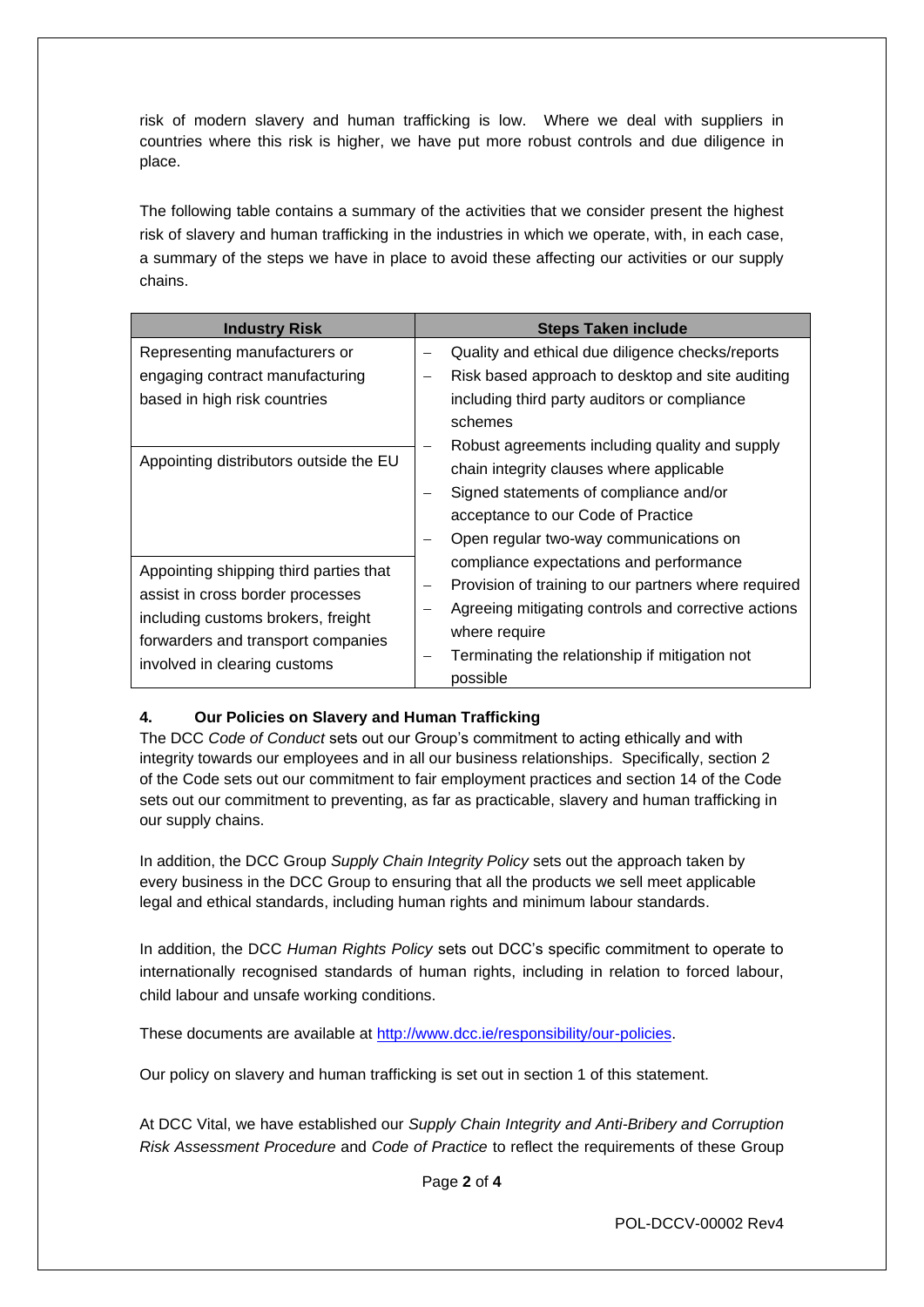policies. These documents outline the detailed requirements we follow at DCC Vital and which have been integrated into local company procedures. With the support of a third party audit our procedures have been updated and significantly improved. In addition, relevant DCC Vital companies participate in the NHS Labour Standards Assurance System including third party audit of our Supply Chain Integrity Procedures.

## **5. Due Diligence and Assessing and Managing Risk**

As part of our compliance with the policies and procedures referred to above, we take the following steps:

- Assess potential risk areas in our supply chains, including where partners or potential partners are located in countries where slavery or human trafficking are a particular risk. The risk assessment considers the industry or geographies in which they operate. Geographic risk, for this purpose, is informed by relevant independent indices such as the Corruption Perceptions Index or Global Slavery Index;
- Carry out enhanced due diligence on certain partners following this risk assessment. As a DCC Group business, we work mainly with Kroll, a leading supplier of integrity due diligence services, in this area. Where red flags are identified in this due diligence, senior management are involved;
- Mitigate the risk of slavery and human trafficking occurring in our supply chains, including by reviewing, where necessary, the controls that our partners have in place, asking partners to confirm that they meet certain standards and carrying out other suitable checks including audits.;
- Monitor potential risk areas in our supply chains on a periodic basis.

Steps we have taken to enhance our process for identification of slavery and human trafficking risks in our supply chain are set out below:

• In the period, DCC Vital extended the scope of our *Supply Chain Integrity and Anti-Bribery and Corruption Risk Assessment Procedure* to include additional at risk partners. A gap analysis has been conducted to identify any third parties in the extended scope that were not previously subject to due diligence. The due diligence in respect of these third parties has now been completed.

### **6. Assurance and Key Performance Indicators**

Responsibility for ensuring that our policies and procedures are adequate and are adhered to in all areas of our activities rests with the senior management team of DCC Vital. Regular updates are provided to the DCC Vital Compliance Committee and DCC Vital Leadership Team for review and feedback. Our policies and procedures are audited periodically by internal auditors and by third parties to assure compliance and to identify areas for improvement. These audits address supply chain integrity risks including the abuse of human rights and employment rights. Further to a third party audit, significant updates to our policies and procedures have been adopted which includes extending the scope to include additional third parties e.g. shipping third parties.

We report on compliance with the DCC Group *Code of Conduct* and *Supply Chain Integrity Policy* every six months.